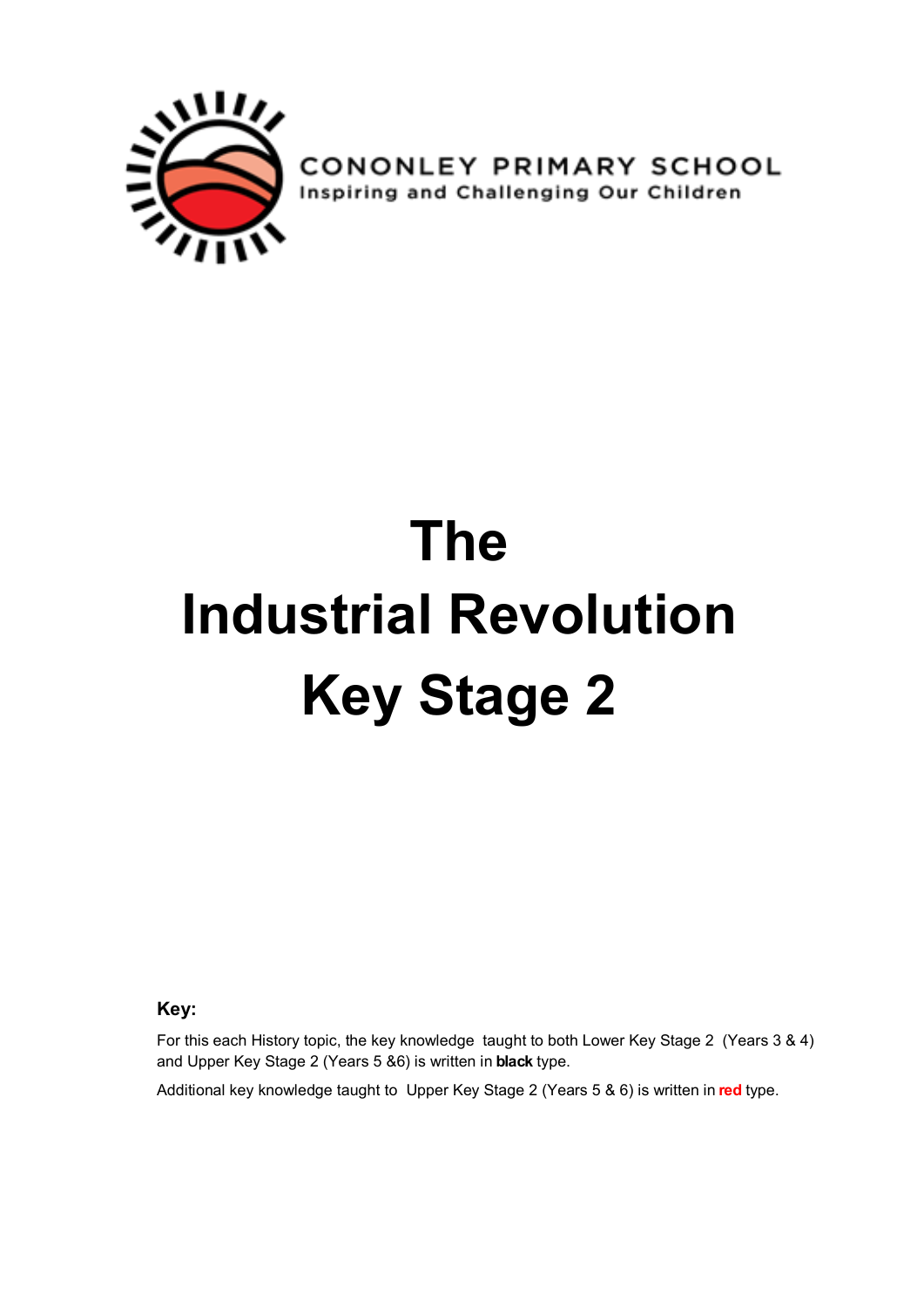#### **Background**

The Industrial Revolution was a time when the manufacturing of goods moved from small shops and homes to large factories. This shift brought about changes in culture as people moved from rural areas to big cities in order to work. It also introduced new technologies, new types of transportation, and a different way of life for many. The Industrial Revolution began in Great Britain in the late 1700s. Many of the first innovations that enabled the Industrial Revolution began in the textile industry. Cloth-making moved from homes to large factories. Britain also had plenty of coal and iron which was important to power and make machines for the factories.

|      | <b>Timeline</b>                                                                                                                                                                |
|------|--------------------------------------------------------------------------------------------------------------------------------------------------------------------------------|
| 1770 | The first section of the Leeds Liverpool Canal<br>is opened between Bingley and Skipton. Inital-<br>ly built to transport coal and lime (used in<br>building and for farming). |
| 1776 | James Watt improved the steam engine so<br>that it could be used to power mill machinery.                                                                                      |
| 1785 | High Mill built - the first industrial mill built in<br>Skipton, for spinning cotton, initially powered<br>by water.                                                           |
| 1816 | The main Leeds Liverpool Canal is completed                                                                                                                                    |
| 1828 | Belle Vue Mills opened, initially for producing<br>worsted, then for spinning cotton.                                                                                          |
| 1829 | The Rainhill trials take place, held by the Liv-<br>erpool and Manchester Railway, to find a loco-<br>motive which can successfully pull a train<br>along a track.             |
| 1829 | George Stephenson designs The Rocket. It<br>won the Rainhill Trials                                                                                                            |
| 1837 | Queen Victoria crowned queen.                                                                                                                                                  |
| 1839 | Low Mill opened on Sackville Street                                                                                                                                            |
| 1847 | The opening of the first Railway Station in<br>Skipton                                                                                                                         |
| 1853 | Salt's Mill built by Titus Salt at Saltaire                                                                                                                                    |
| 1867 | Union Mills built in Skipton- a steam powered<br>cotton weaving mill.                                                                                                          |

| <b>Key Places</b> |                                                                                                                             |  |
|-------------------|-----------------------------------------------------------------------------------------------------------------------------|--|
| <b>Bingley</b>    | Famous for the 5 rise locks which<br>are situated at Bingley on the<br>Leeds Liverpool Canal.                               |  |
| Leeds             | Industrial city in West Yorkshire<br>which used the canal to transport<br>goods.                                            |  |
| Liverpool         | Industrial port on the West Coast<br>which used the canal to transport<br>goods.                                            |  |
| Rainhill          | Place near St Helens where the<br>Rainhill trials tok place to find an<br>engine which could pull carriages<br>effectively. |  |
| <b>Saltaire</b>   | Model village built by Titus Salt for<br>his mill-workers                                                                   |  |
| <b>Skipton</b>    | Market town on the Leeds<br>Liverpool Canal.                                                                                |  |

#### **Key Themes and Terms which run through our History Curriculum**

**Culture** –shared behaviour such as diet, language, clothing, tools, music, arts, customs, beliefs, and religion, which are shared by a group of people or society

**Decline –** a decrease in power, wealth, size and importance

**Immigration**-coming to live and work permanently in a foreign country

**Migration**—moving to a different are to live and work.

**Monarch, monarchy** – a monarch is the king or queen. A monarchy is a country ruled by a monarch.

**Settlers** – a person who moves with others to live in a new country or area

**Society** – people living together in organised communities

**Technology**- inventions and methods for solving practical problems.

**Trade -** is the activity of buying, selling, or exchanging goods or services between people, businesses, or countries.

#### **Key People**

**Charles Dickens – Victorian writer**

**Titus Salt – Mill owner and philanthropist**

**George Stephenson-an inventor and engineer, inventor of the Rocket, a steam engine which won a competition to pull carriages along a rail track.** 

**James Watt- invented an improved steam engine which could be used to power mill machinery**

**Queen Victoria- the Queen of Great Britain and the British Empire during much of time known as the Industrial Revolution.** 

**James Watt- invented an improved steam engine which could be used to power mill machinery**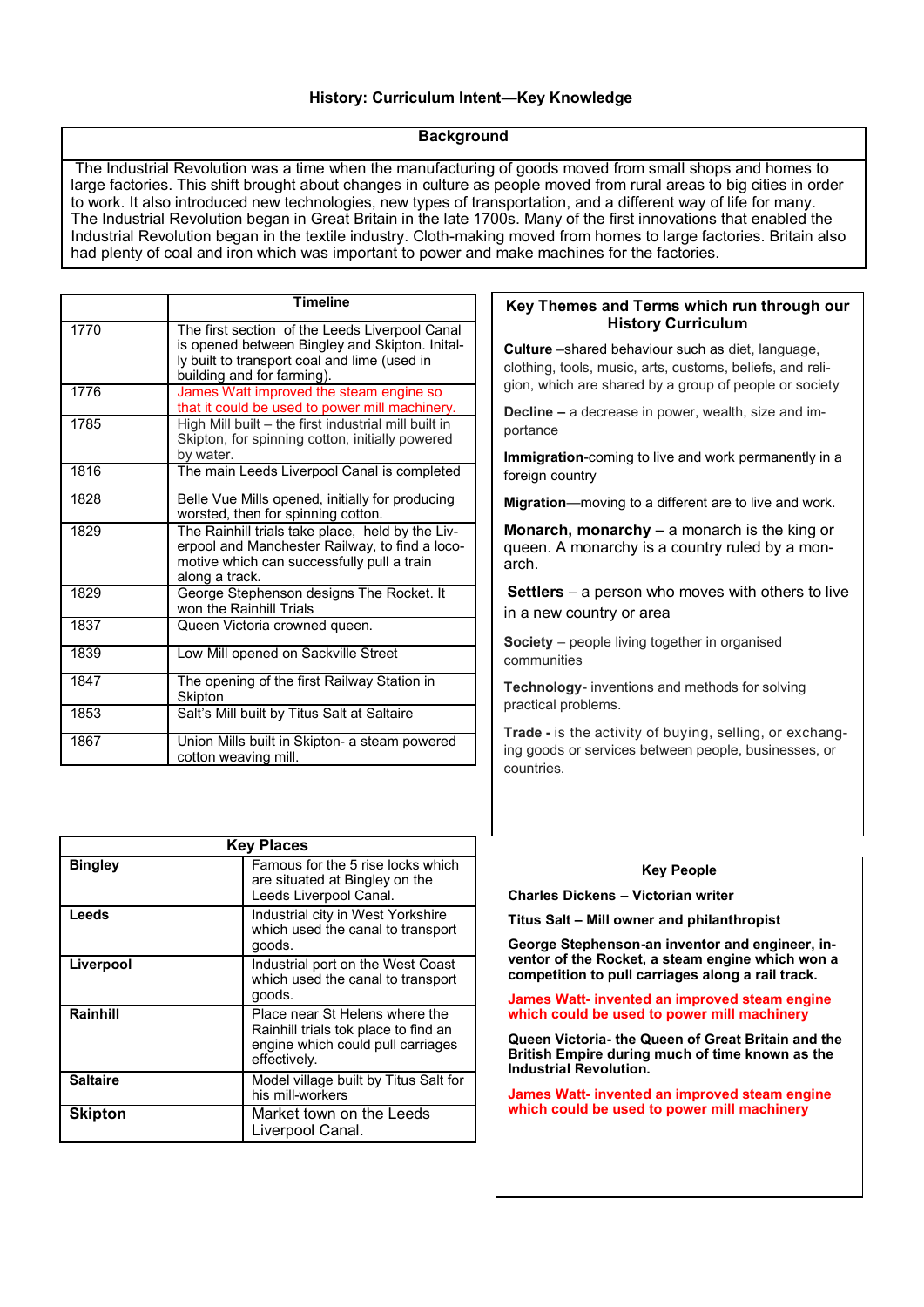### **Curriculum Intent: Key Lines of Enquiry**

Introduction: place the main events of this period on a time line. Outcome:: ongoing time line on class display

- Use vocabulary associated with chronology. Outcome: **Glossary matching game / Word Grid**
- Compare with other historical periods which have been studied. Outcome:

| Key line of enquiry 1:<br>Resources: BBC Class Clip Industri-<br>alisation; industrialisation power-<br>point;                                                                                                                                                                                                                                                                                                                                                                                      | Key line of enquiry 2:<br><b>Resource: Canal Powerpoint</b>                                                                                                                                                                                                                                                                                                                                                                                                                                                                                                                                                                                              | Key line of enquiry 3:<br><b>BBC Bitesize clip; George Stephen-</b><br>son Powerpoint;                                                                                                                                                                     |
|-----------------------------------------------------------------------------------------------------------------------------------------------------------------------------------------------------------------------------------------------------------------------------------------------------------------------------------------------------------------------------------------------------------------------------------------------------------------------------------------------------|----------------------------------------------------------------------------------------------------------------------------------------------------------------------------------------------------------------------------------------------------------------------------------------------------------------------------------------------------------------------------------------------------------------------------------------------------------------------------------------------------------------------------------------------------------------------------------------------------------------------------------------------------------|------------------------------------------------------------------------------------------------------------------------------------------------------------------------------------------------------------------------------------------------------------|
| How did industrialisation change life<br>for people in Skipton?<br>We will learn about<br>What life was like before in-<br>dustrialisation<br>Migration - why people left the<br>villages for the town.<br>Important inventions and<br>$\bullet$<br>inventors which led to indus-<br>trialisation (James Watt)<br>The changes in the town s ch as<br>Skipton                                                                                                                                        | Why was the Leeds Liverpool Canal<br>important for Skipton?<br>We will learn about:<br>Why there was a need for a ca-<br>$\bullet$<br>nals<br>Who built them<br>$\bullet$<br>The technology which was in-<br>$\bullet$<br>vented to overcome difficulties of<br>the landscape (locks and<br>tunnels)<br>The effect of the Leeds Liverpool<br>$\bullet$<br>Canal on Skipton<br>The goods that were transport-<br>$\bullet$<br>ed.                                                                                                                                                                                                                         | What happened when the railway<br>came to Skipton?<br>We will learn about:<br>George Stephenson<br>$\bullet$<br>The Rocket and the Rainhill<br>$\bullet$<br>trials<br>The pros and cons of the railway<br>$\bullet$<br>arriving in Skipton                 |
| <b>Key Vocabulary</b>                                                                                                                                                                                                                                                                                                                                                                                                                                                                               | <b>Key Vocabulary</b>                                                                                                                                                                                                                                                                                                                                                                                                                                                                                                                                                                                                                                    | <b>Key Vocabulary</b>                                                                                                                                                                                                                                      |
| Agriculture- the cultivating of the soil,<br>producing of crops, and raising of<br>livestock<br><b>Industry-</b> businesses and factories that<br>convert raw materials into goods<br>Industrialisation-a time when goods<br>started to be made (manufactured) in<br>factories rather than homes or small shops.<br><b>Migration</b> $-$ the movement of people<br>from one place to another<br>Steam power- machinery powered by a<br>steam engine<br>Textiles industry-the production of<br>cloth | <b>Canal</b> – a water way constructed by<br>people. Used for transporting goods by<br>narrow boat.<br><b>Lock</b> - a short section of a canal or river<br>with gates and sluices at each end<br>which can be opened or closed to<br>change the water level, used for raising<br>and lowering boats<br>Narrow boat- a boat which is built to be<br>narrow enough to travel along a canal<br>Technology- inventions and methods<br>for solving practical problems.<br>Freight-goods carried by a vessel or<br>vehicle<br>Trade - the activity of buying, sell-<br>ing, or exchanging goods or services<br>between people, businesses, or coun-<br>tries. | Locomotive - a powered railway<br>vehicle used for pulling trains.<br>Rainhill trials $-$ a competition to find an<br>engine which could successfully pull a<br>train along a rail track.<br>Steam engine - an engine that used<br>steam to generate power |
| <b>Key Concepts</b>                                                                                                                                                                                                                                                                                                                                                                                                                                                                                 | <b>Key Concepts</b>                                                                                                                                                                                                                                                                                                                                                                                                                                                                                                                                                                                                                                      | <b>Key Concepts</b>                                                                                                                                                                                                                                        |
| <b>Continuity and Change</b>                                                                                                                                                                                                                                                                                                                                                                                                                                                                        | Significance of events/people                                                                                                                                                                                                                                                                                                                                                                                                                                                                                                                                                                                                                            | Significance of events/people                                                                                                                                                                                                                              |
| <b>Outcome</b>                                                                                                                                                                                                                                                                                                                                                                                                                                                                                      | <b>Outcome</b>                                                                                                                                                                                                                                                                                                                                                                                                                                                                                                                                                                                                                                           | <b>Outcome</b>                                                                                                                                                                                                                                             |
| <b>Information Gap (compare life before</b>                                                                                                                                                                                                                                                                                                                                                                                                                                                         | <b>Statement Sort</b>                                                                                                                                                                                                                                                                                                                                                                                                                                                                                                                                                                                                                                    | <b>Fact File</b>                                                                                                                                                                                                                                           |
| and after industrialisation)                                                                                                                                                                                                                                                                                                                                                                                                                                                                        |                                                                                                                                                                                                                                                                                                                                                                                                                                                                                                                                                                                                                                                          | <b>Statement Sort</b>                                                                                                                                                                                                                                      |
|                                                                                                                                                                                                                                                                                                                                                                                                                                                                                                     |                                                                                                                                                                                                                                                                                                                                                                                                                                                                                                                                                                                                                                                          | Key Stage History: Victorian Railways                                                                                                                                                                                                                      |
|                                                                                                                                                                                                                                                                                                                                                                                                                                                                                                     |                                                                                                                                                                                                                                                                                                                                                                                                                                                                                                                                                                                                                                                          | winners and losers                                                                                                                                                                                                                                         |